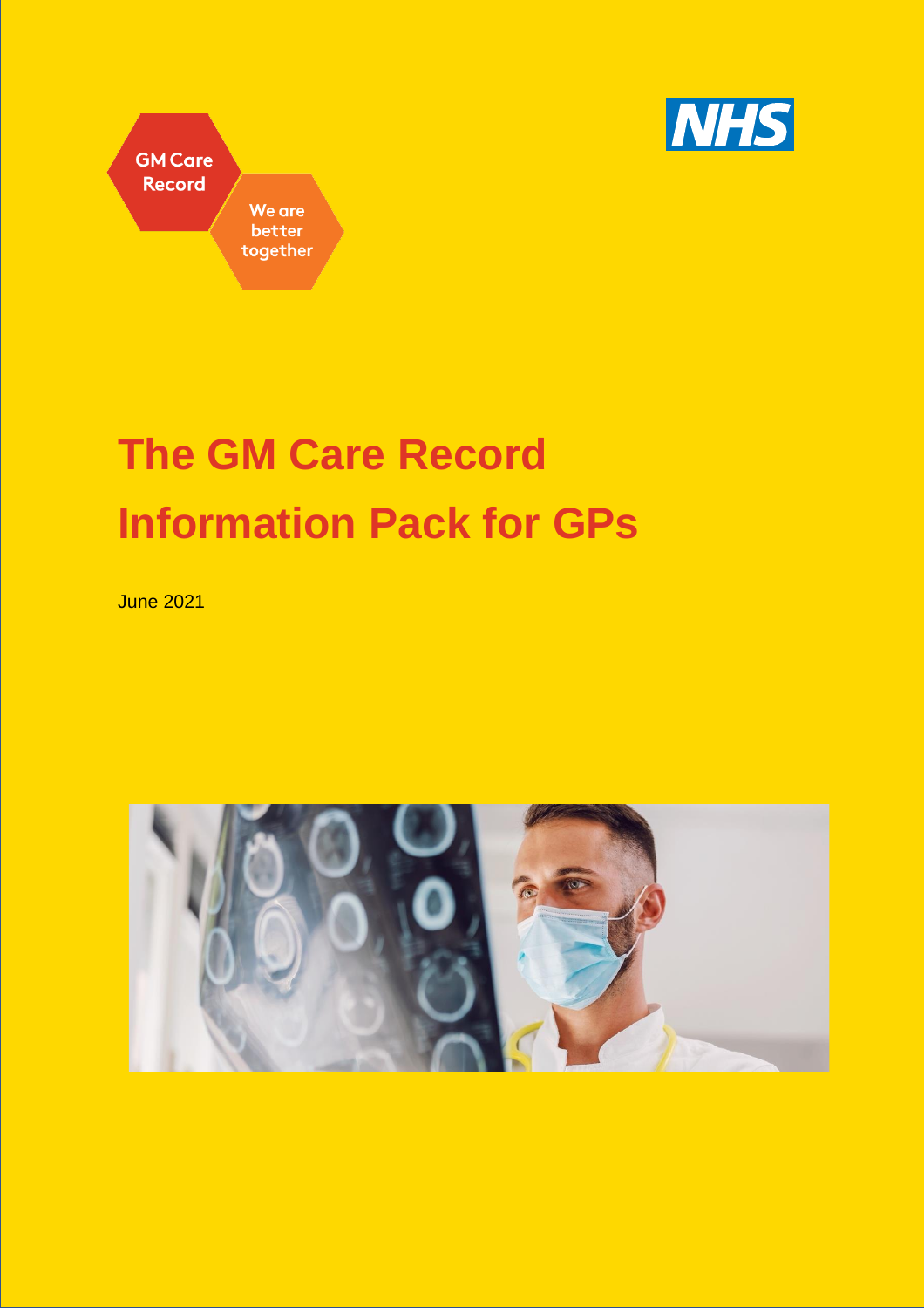## **The GM Care record: Joining-up care Records across Greater Manchester**

Health and social care organisations in Greater Manchester have established the GM Care Record (GMCR). It's an evolution of locality-based care records already live in Greater Manchester (e.g. Manchester Care Record, Bolton Care Record etc). However, it collates patient information from across Greater Manchester into one place, making it easily accessible for health and care professionals to inform direct care from across geographies and organisations.

#### **The GMCR is a shared care record bringing together the health and care information of over 3.1m residents, currently coordinated by Health Innovation Manchester with the 10 localities, GM Health and Social Care Partnership and supplier Graphnet.**

The record will bring together data from:

- Primary/Secondary Care (GPs/Hospitals)
- Mental Health
- Community
- Specialist Trusts (including the Christie)
- Social Care

Other health and care providers may be added over time.

The record has been used during the COVID-19 pandemic for two purposes:

- It has supported the delivery of direct care to patients across Greater Manchester, giving frontline professionals access to important health and care information to support their care of patients
- Anonymised (deidentified) data from the GMCR is also being used to support University-led research across the community, to understand the pandemic and its impact on GM residents. An overview of the research underway is available at:<https://gmwearebettertogether.com/research-and-planning/>

This information pack is primarily for GP colleagues. The pack covers the basic information that you need as a member of the programme. As the programme progresses, this guide will be updated and supplemented with additional information online.

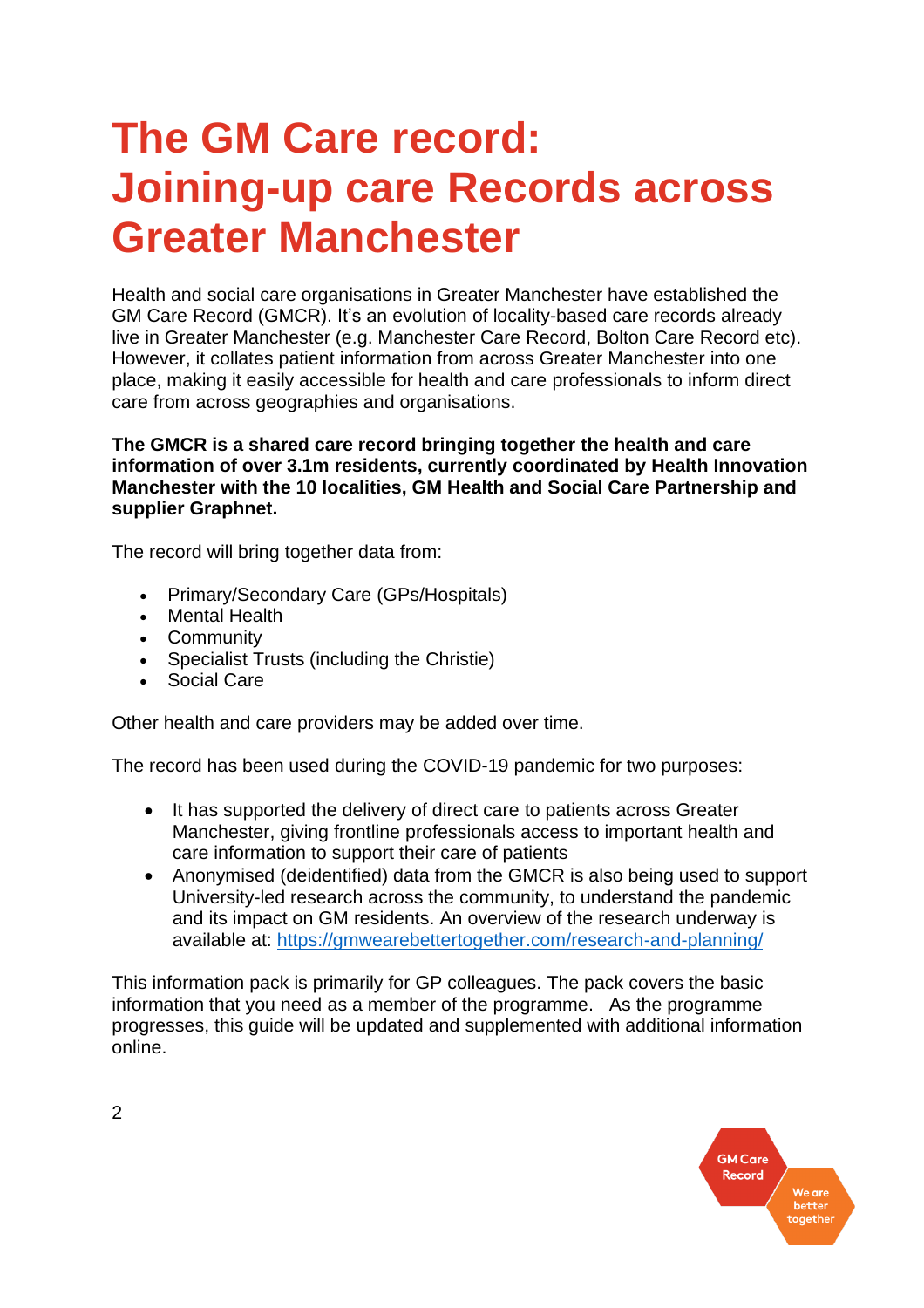## **Section 1: Patient information for direct care**

#### **The GMCR will provide invaluable immediate access to important health and care information in real-time, at the point of care, for the whole care team.**

Providing real-time access to a single, secure shared care record, the GMCR allows care professionals to communicate and collaborate safely and effectively across disciplines and organisations. Professionals working in hospital, community, primary care and social care services can all have immediate access to the same up-to-date patient information.

The GMCR will support this in a number of ways:

- It will provide a snapshot view of an individual's health and care history, current and past medications, and previous events and episodes of care will be summarised
- Information such as discharge summaries, clinic letters and case notes will be available, so you will have a broader understanding of a patient's history
- Current medications, medical history, allergies and information about referrals and appointments will be readily available
- Tests and investigations requested by other organisations (with results stored in systems other than your own) will be immediately available to you, so there will be no need to manually request the results of healthcare tests
- Patients will no longer need to retell their story, or recall medication dosages or the outcome of previous care

The scope of information in the GMCR will grow over time.

"The GM Care Record supports clinical decision making by providing access to important information on medications, test results, care plans and social care support. All of which are essential to treating Covid-19 and other health conditions. The accelerated deployment of the single Greater Manchester record is a major step forward in ensuring patients are provided with the best possible care based on the most accurate and up to date information."

#### **Guy Lucchi, Digital Innovation Director, Health Innovation Manchester**

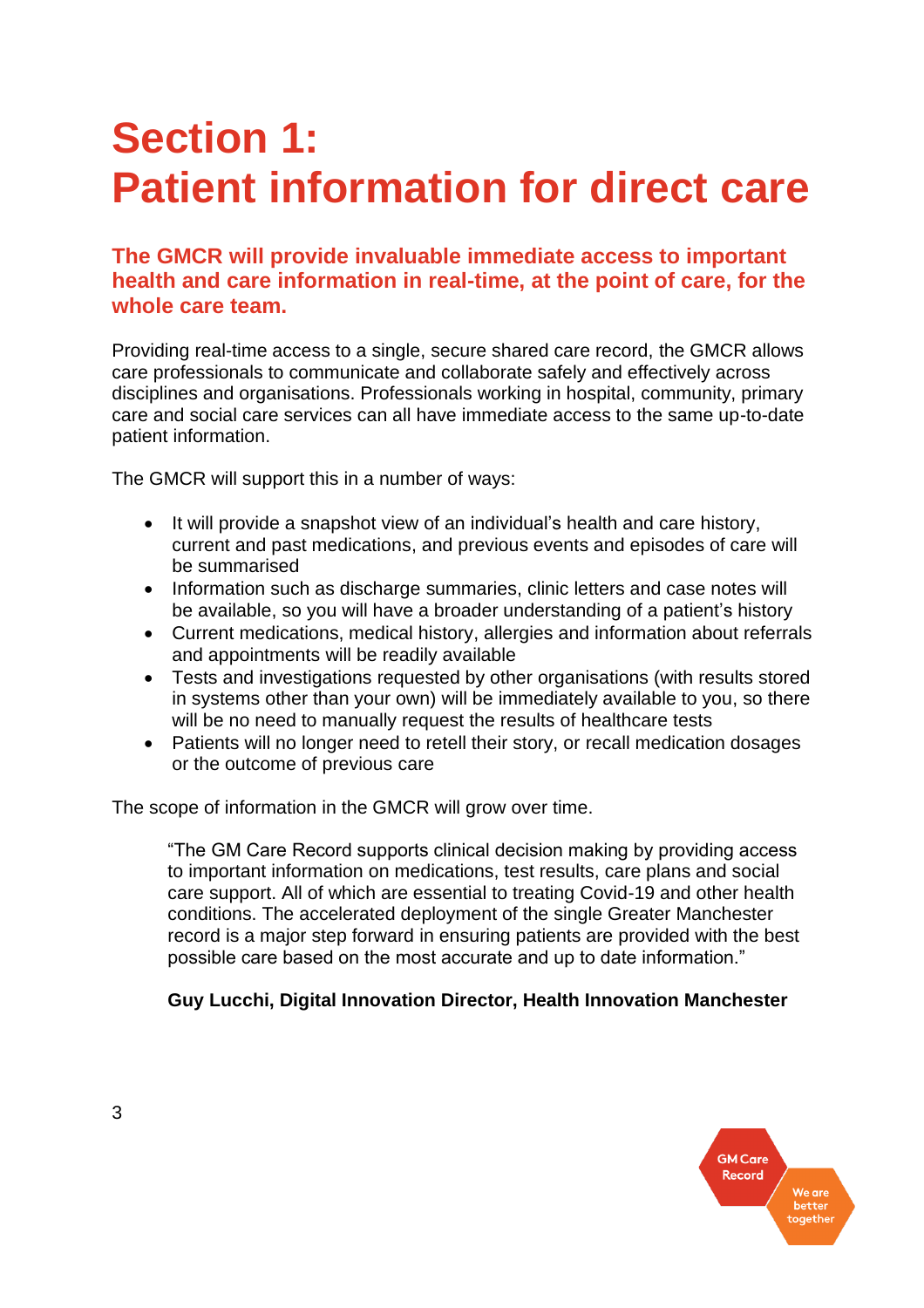#### **Which health and care organisations will provide the information that will be shared within the GMCR?**

The record brings together data from:

- Primary/Secondary Care (GPs/Hospitals)
- Mental Health
- Community
- Specialist Trusts (including the Christie)
- Social Care

### **What information is shared in the GM Care Record?**

Personal information (or Personal Data) means any information about an individual from which that person can be identified. The Personal Data that is shared includes:

Identifying Data: Forename, Surname, Address, Date of Birth, Gender, Age, Postal Address, Postcode, Telephone Number and NHS Number.

Other categories of Personal Data: This includes:

- A list of diagnosed conditions to make sure your clinical and care staff have an accurate record of your care
- Medication so everyone treating you can see what medicines you have been prescribed
- Allergies to make sure you're not prescribed or given any medicines you can have an adverse reaction to
- Test results to speed up treatment and care and to ensure tests are not repeated
- Referrals, clinical letters and discharge information to make sure the people caring for you have all the information they need about other care and treatment you are having elsewhere
- Care plans (where available) for health and care professionals involved in your care to view a joined-up plan of care and the wishes you've asked for in relation to your care
- Relevant information about people that care for you and know you well.
- Basic details about associated people e.g. children, partners, carers, relatives etc.

### **What information is NOT shared?**

Information that would not usually be shared, such as some sensitive information around sexual health and assisted conception, will not be shared within the GMCR.

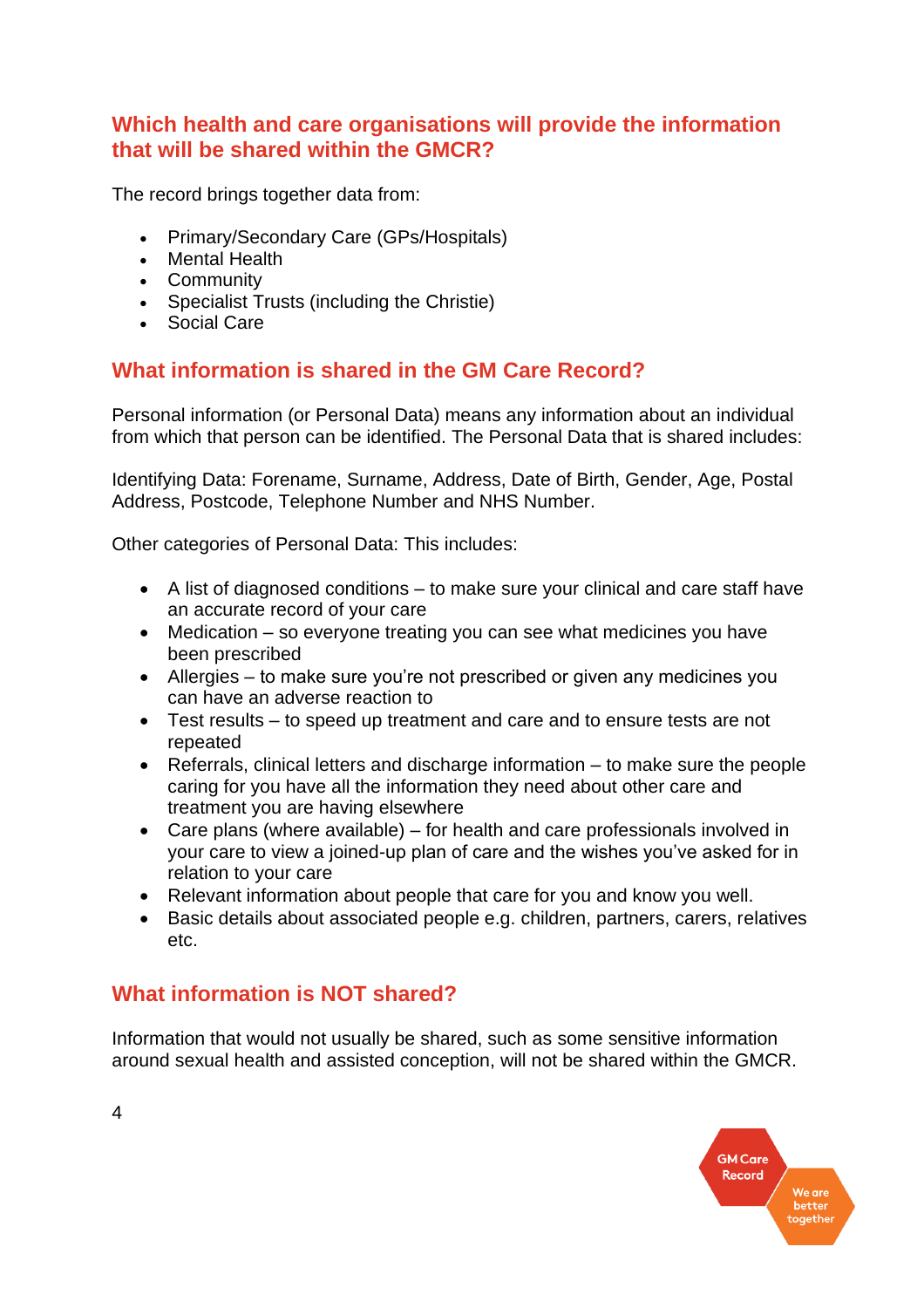The system filters out sensitive information based on agreed rules and codes entered at source, so that this is not shared in the record.

#### **How up to date is the information?**

For the majority of information sources - hospital, GP and mental health services information is shared in "real time". Some GP data can be seen in real time dependent on the locality. i.e. some CCGs include a real time view of all the GP data and for EMIS practices a real time view of patients Meds and Problems is available. All other GP data is updated overnight.

All other data, inc Community, Social Care, Mental Health, Cancer Summary is updated overnight.

The data in our systems is only good as the data that is entered in source systems and how it is entered, so it is every organisation's responsibility to ensure a consistent high quality of data entry is undertaken to ensure a patient's record accurately reflects their circumstances.

#### **What does it look like and how does it work?**

The GMCR offers an overview of a patient's health and care information. A user is initially presented with a 'landing page' which displays several 'summary' tiles of patient data from different organisations – i.e. GP, Acute, MH, SC, community etc.

The user can then click through to access more detailed info for that patient from that organisation.

The information viewed remains in the source system with the GMCR offering a window on the source system. There is also the ability for clinicians to input into an integrated health and care plan and use several e-forms.

| <b>The GM Care Record</b> |                                                                                                                                                                                                                                                   |
|---------------------------|---------------------------------------------------------------------------------------------------------------------------------------------------------------------------------------------------------------------------------------------------|
|                           | $-2.44 -$<br><b>Construction</b><br>This work.<br>$\sim$<br>terms. And the streets<br>$\sim$<br>--<br>в<br>Tom and the perform<br><b>The Company's Service</b><br><b>CARLO CARDO</b><br>County Labor<br>--<br>-<br><b>Joannes Lewis Company's</b> |
|                           |                                                                                                                                                                                                                                                   |

More information on accessing the system and the information it contains can be found by viewing this short film: <https://www.youtube.com/watch?v=lSsaaWs8NBE>

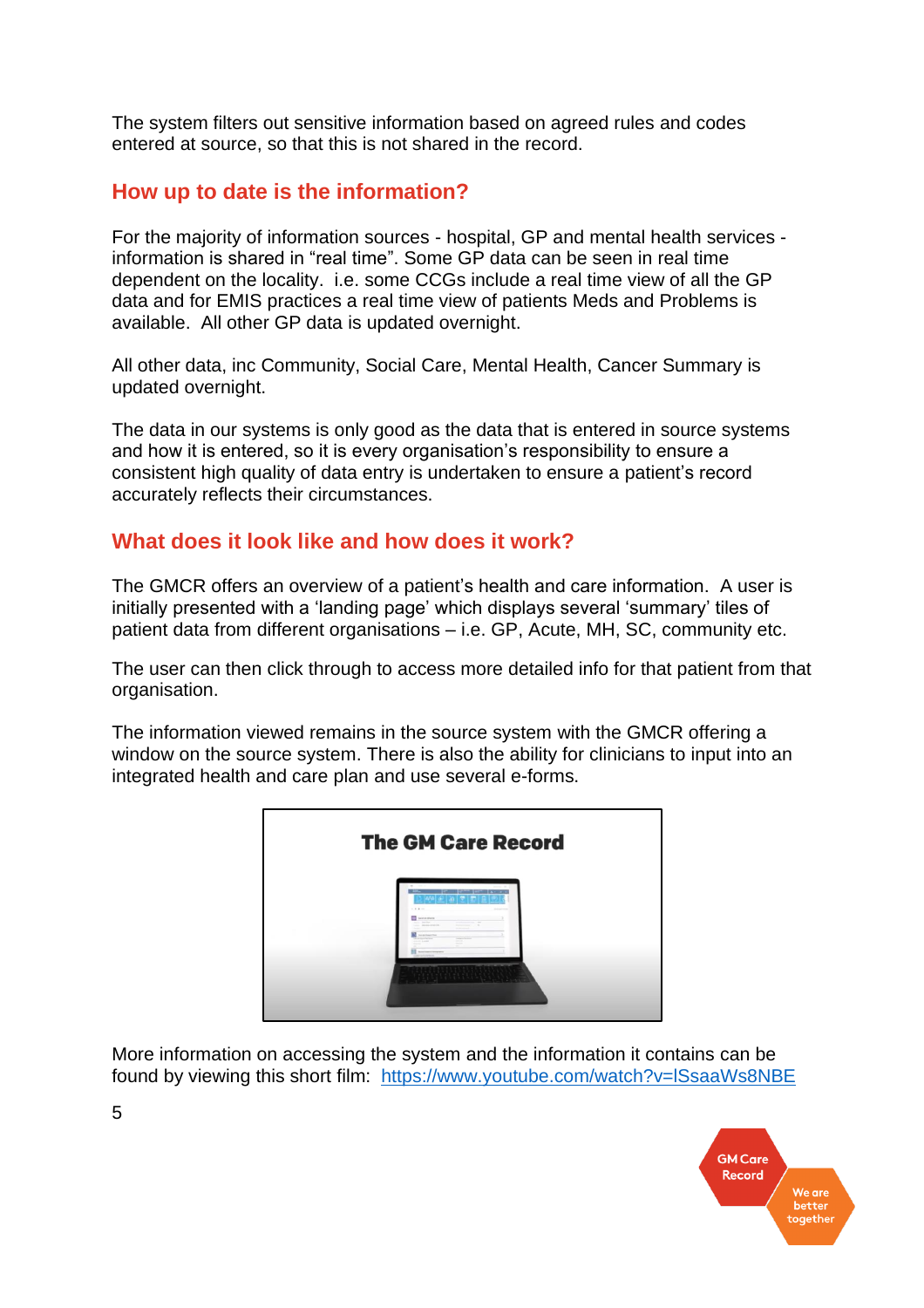#### **Will the GM Care Record replace the system(s) I currently use?**

You will continue to use your main care record system (EMIS, Vision, TPP etc.) as you do currently to view the full record for a patient and to record and update information in that record.

Your organisation's electronic record system has a link configured to connect it to the GM Care Record. Information from organisations source systems is read only and updated from source systems. However, there are a number of care plans and eforms that have been created and held within the GMCR to allow Multi-disciplinary Teams from different organisations across a locality to jointly update patient information.

#### **How will I access the GMCR?**

Many users of the GMCR think of it as an extension to their local GP system. A user (GP, Practice Manager) would simply access a patient in their GP system (as they normally do) and can select a single link to access the patient's wider record.

The benefits to users are that they do not have to directly access a separate system and remember a separate username and password.

#### **Who will have access to the records?**

Only those users who can currently access the electronic care record within their own organisation will have access to the GM Care Record.

Access to the GMCR is controlled through your main electronic health and care record system access controls (EMIS web, if you are a GP), whether that is using a password, smartcard or other security mechanism. Where there is a link within your own care system, you will only be able to view the records for those patients under your organisation's care and with whom you have a legitimate relationship for the purposes of direct care.

The RBAC and patient group controls within the GMCR mean that users are only able to access patients they have a legitimate relationship with – i.e. patients that they already hold a record for. Once users are able to access that patient they are able to see any other information that have been provided for that patient from other organisations in GM.

The programme's Information Governance group are overseeing access rights, and this will be documented in data sharing agreements and will be subject to audit and monitoring. The system has a strong audit capability. The audit logs detail who accessed a patient, when and what information on that patient they viewed.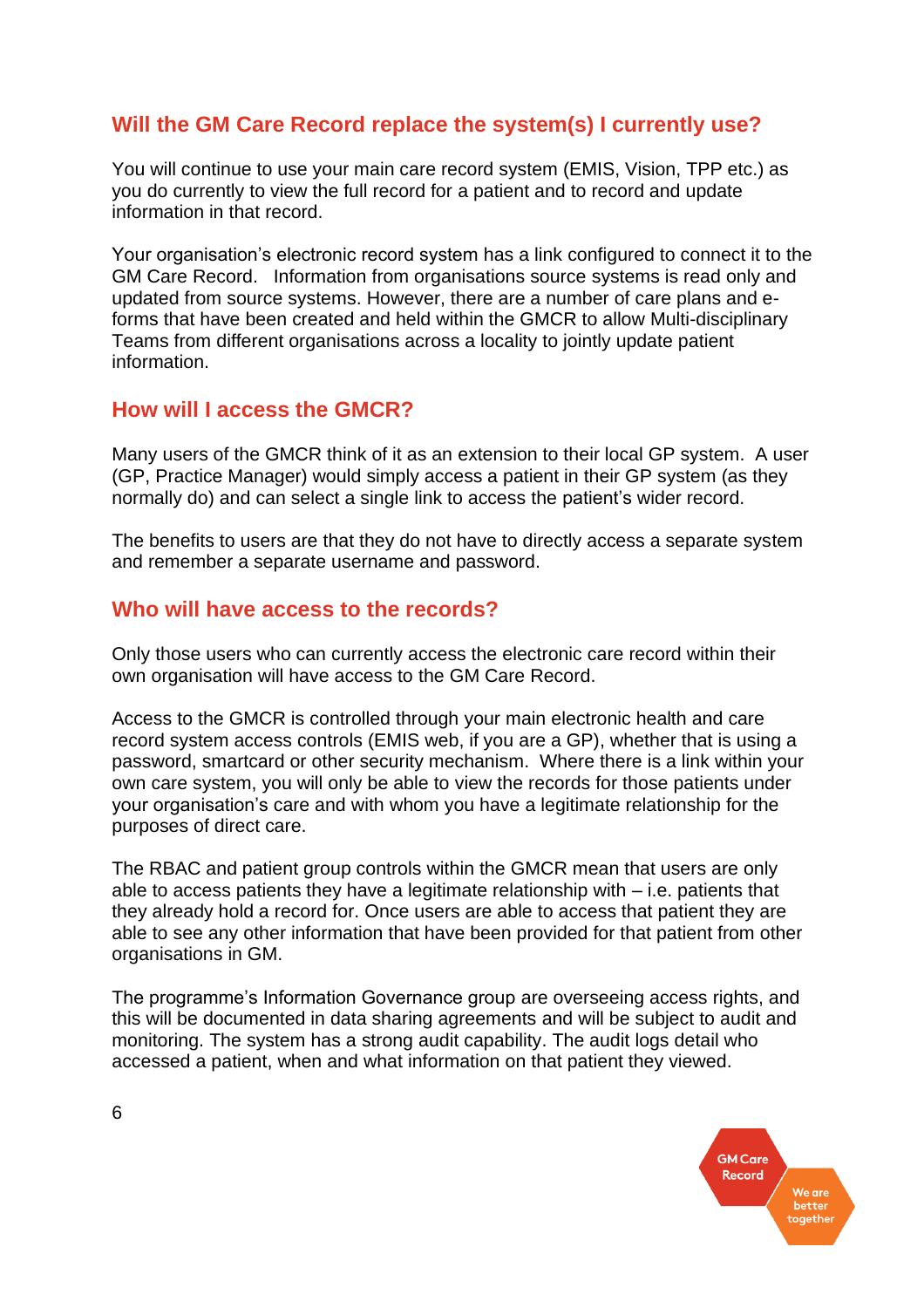#### **Who will action any results that are seen within the system?**

The GM Care Record is a supplementary tool to support practitioners by providing health and care professionals with immediate access to information. It does not change any current clinical practice. Usual practice would be that clinical responsibility for follow-up of an investigation remains with the professional who requests the investigation, unless a specific request to the contrary is made.

#### **Will we be able to see the free-text in a patient's record?**

At present, free text from GP systems is hidden from view in the GMCR.

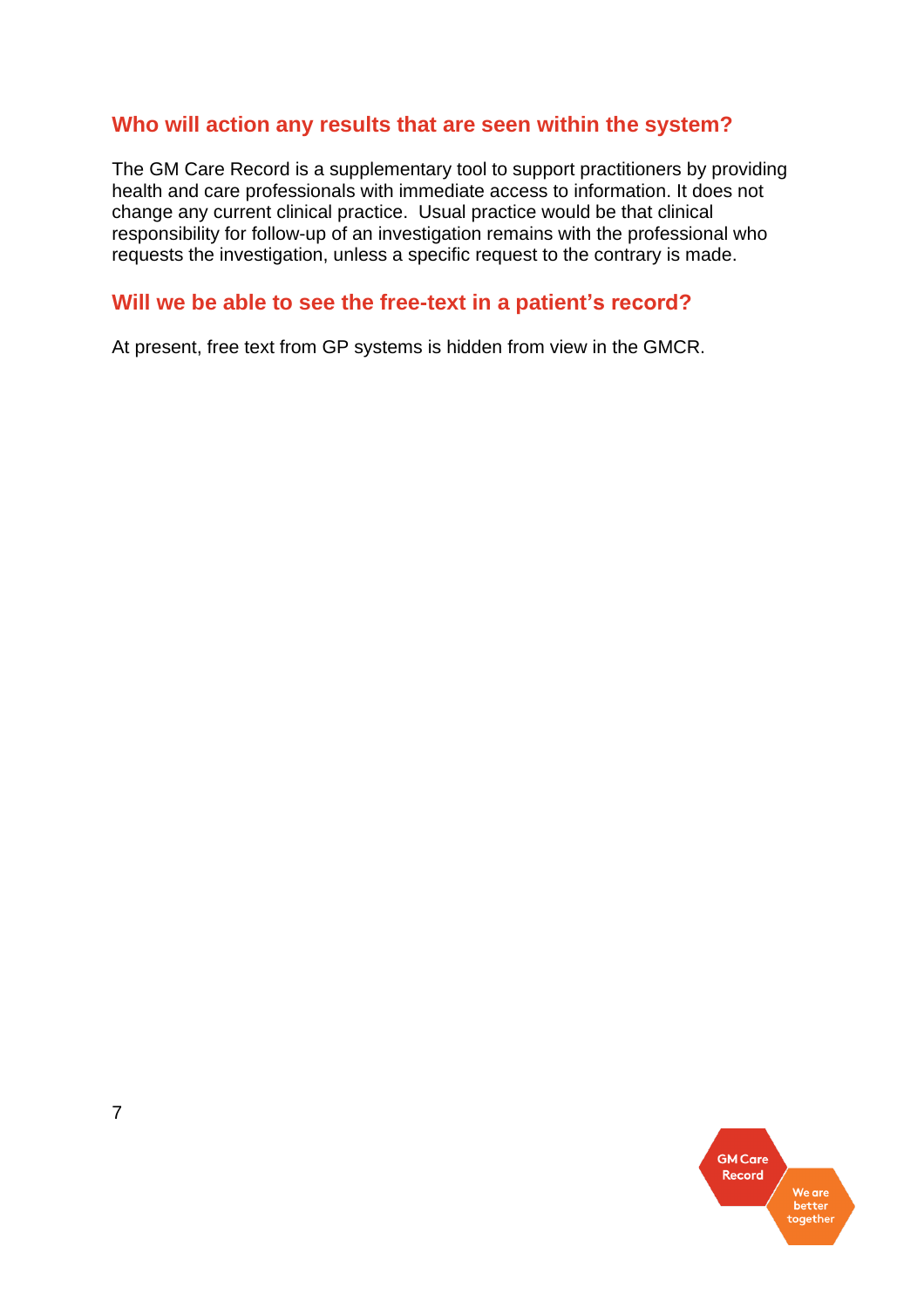## **Section 2: Our responsibility to keep patient information secure**

**It is important that we inform patients of the benefits of new technologies and how using them will enhance their care, make it safer, save time and improve communication.**

**A key requirement is the need to ensure compliance with the organisations' Duty of Transparency under data protection legislation and the patients' reasonable expectation as to the uses of their information under the Common Law Duty of Confidentiality.**

#### **Patients should be appropriately informed and understand the purpose and benefits of the shared health and care record.**

During the Covid 19 pandemic the rules around sharing patient data were revised (known as a COPI notice), requiring health and care organisations to share data to support patient care and public health efforts.

On 30 September 2021 this temporary revision will be reviewed and either extended, amended or withdrawn. The GMCR programme team will advise of any changes and what this means in relation to the GM Care Record.

Patients must be made aware of their right to object to having their data shared between health and care providers. They have a right to object and to have that objection considered. There is also the national data opt out we will need to reference for secondary uses.

Although some parts of GM have already run public campaigns for their locality care records, this will be supplemented with this additional Greater Manchester-wide campaign. To support this, we are providing information and online resources for health and care organisations to use in order to inform patients.

#### **Is consent required for us to use patient's health and care information in the GMCR?**

In the healthcare sector, patient data is held under a duty of confidence. Healthcare providers generally operate on the basis of implied consent to use patient data for the purposes of direct care, without breaching confidentiality.

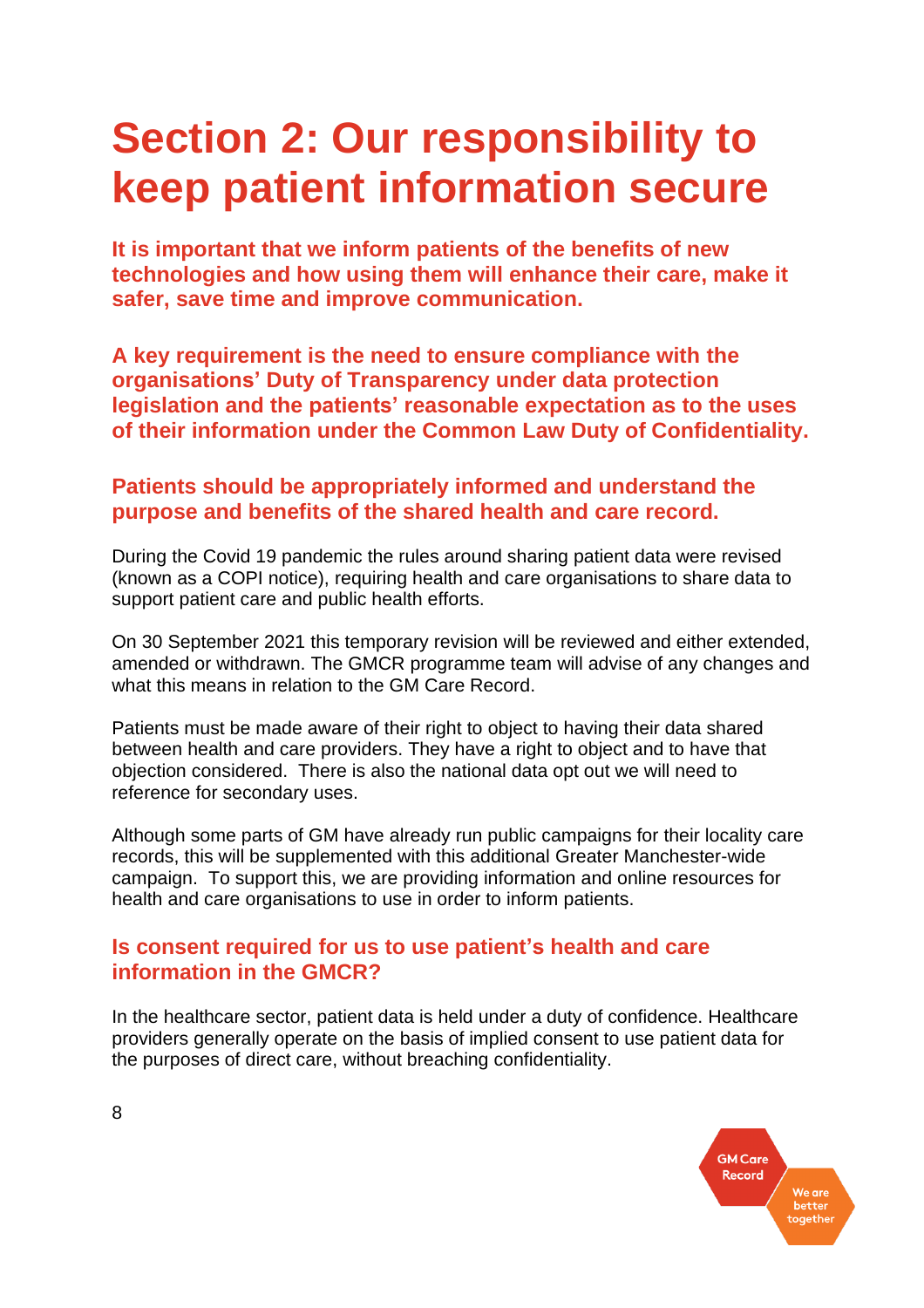#### <https://ico.org.uk/for-organisations/in-your-sector/health/health-uk-gdpr-faqs/>

In delivering care to individuals, it is reasonable to assume that the individual would expect relevant information about their care to be shared with others involved in the delivery of their care, and that this would not exceed their reasonable expectations of privacy. Consent may thereby be implied, and formal, explicit consent is not necessary.

#### **Information governance compliance materials to support data sharing arrangements**

An information governance group with representatives from across Greater Manchester, including Information Governance leads and Data Protection Officers, are reviewing the required data sharing arrangements with support from legal advisors. The current data protection impact assessment for direct care in relation to the GMCR is under review and will be shared widely as well as being made publicly available.

Local IG teams will contact you with the data sharing materials. Your Data Protection Officer will be able to answer questions, escalate any issues and offer guidance.

#### **Communicating with patients**

The public already largely expects health and care organisations to be sharing information between different systems and there is plenty of anecdotal evidence that they are surprised to find this isn't already happening. Much of this information is already shared via non-digital means (letters, faxes, verbally).

However, health and care organisations have a duty to inform patients when a change to how information is managed is introduced and give them an opportunity to opt out of the new usage.

The formal process is that organisations publish a privacy notice (or supplementary information to support their existing privacy notice). We will provide you with this to publish. This form of legal wording will notify patients about how their information will be used.

Residents will be informed about the GM Care Record and directed toward more information including the updated privacy notice via communications materials, which will explain how their information will be used, alongside the benefits. Information on how to object, and opt out, will be included.

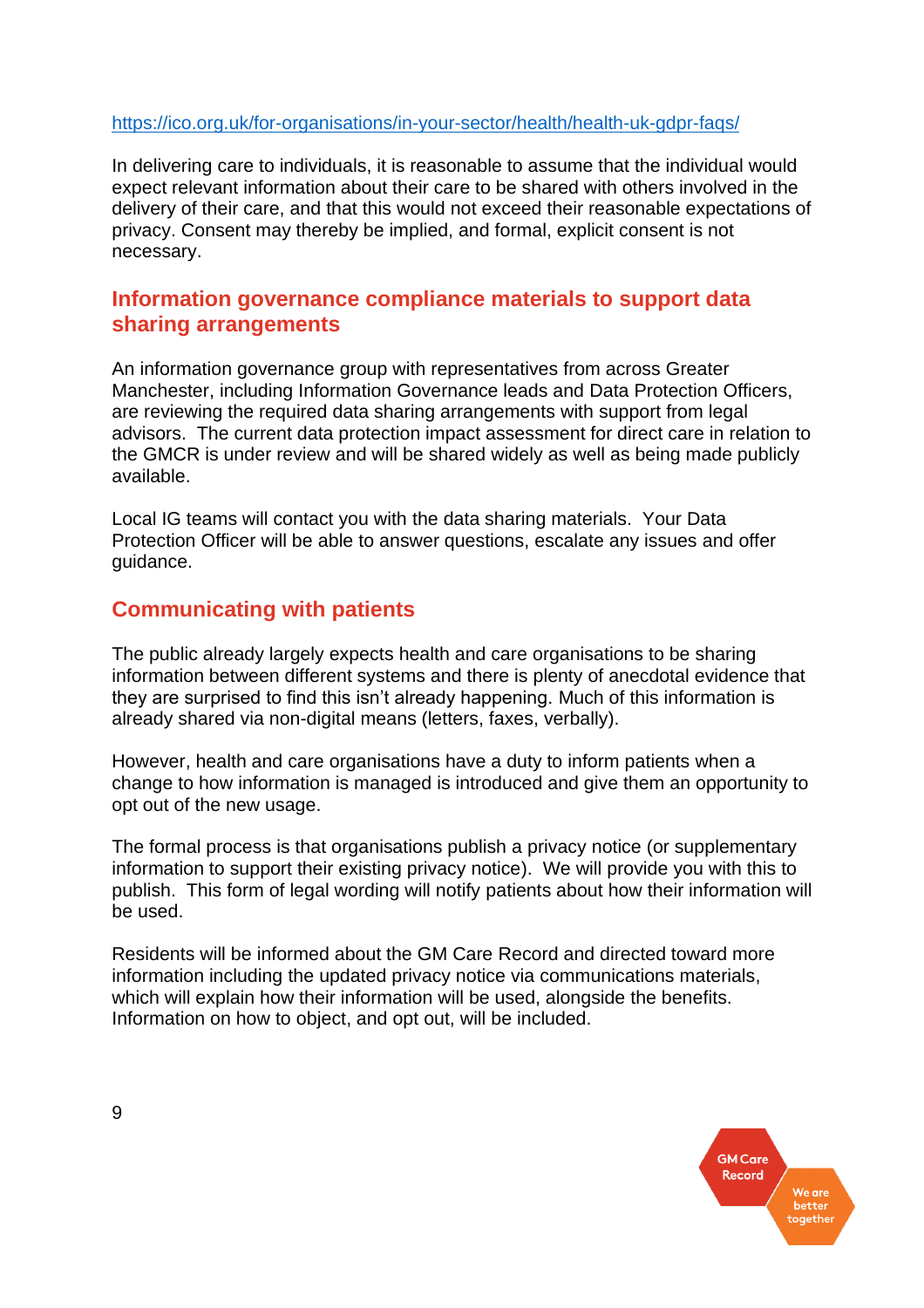Communications will be relevant to all data uses – direct care and secondary uses. More detailed information about this communications campaign is provided later in this document.

### **The duty of transparency campaign across GM**

**In line with national transparency guidance, Health Innovation Manchester will be running an information campaign on behalf of all providers in Greater Manchester and providing resources to providers to support them in doing this locally.**

#### **What you will need to do to fulfil the duty of transparency**

We will provide everything you need to fulfil this duty, however the steps involved are laid out below.

### **1) Publish your privacy notice**

You are required publish a privacy notice (or supplementary information to support their existing privacy notice) on your website. This form of legal wording will notify patients about how their information will be used in the future. A hard copy can be provided if you wish to display this – and posters will be provided to sign-post its availability. You may also choose to link to this notice on the GMCR website available here:<https://gmwearebettertogether.com/your-privacy/>

#### **2) Update your website with information about the privacy notice and shared record**

A paragraph of text will be provided for you to use on your website. Please publish this and ensure that the link to the GM Care Record website is working as expected.

When updating your website, please check any existing information about 'record sharing', summary care records or other local initiatives to ensure that it makes sense to anyone visiting your website.

#### **3) Read the information on the GM Care Record website and the information contained in this pack**

It is important that you understand how the joined-up record works, so that you can talk to patients about it with confidence. You may wish to consider appointing a lead or 'champion' in your practice.

> **GM Care Record** better<br>together

10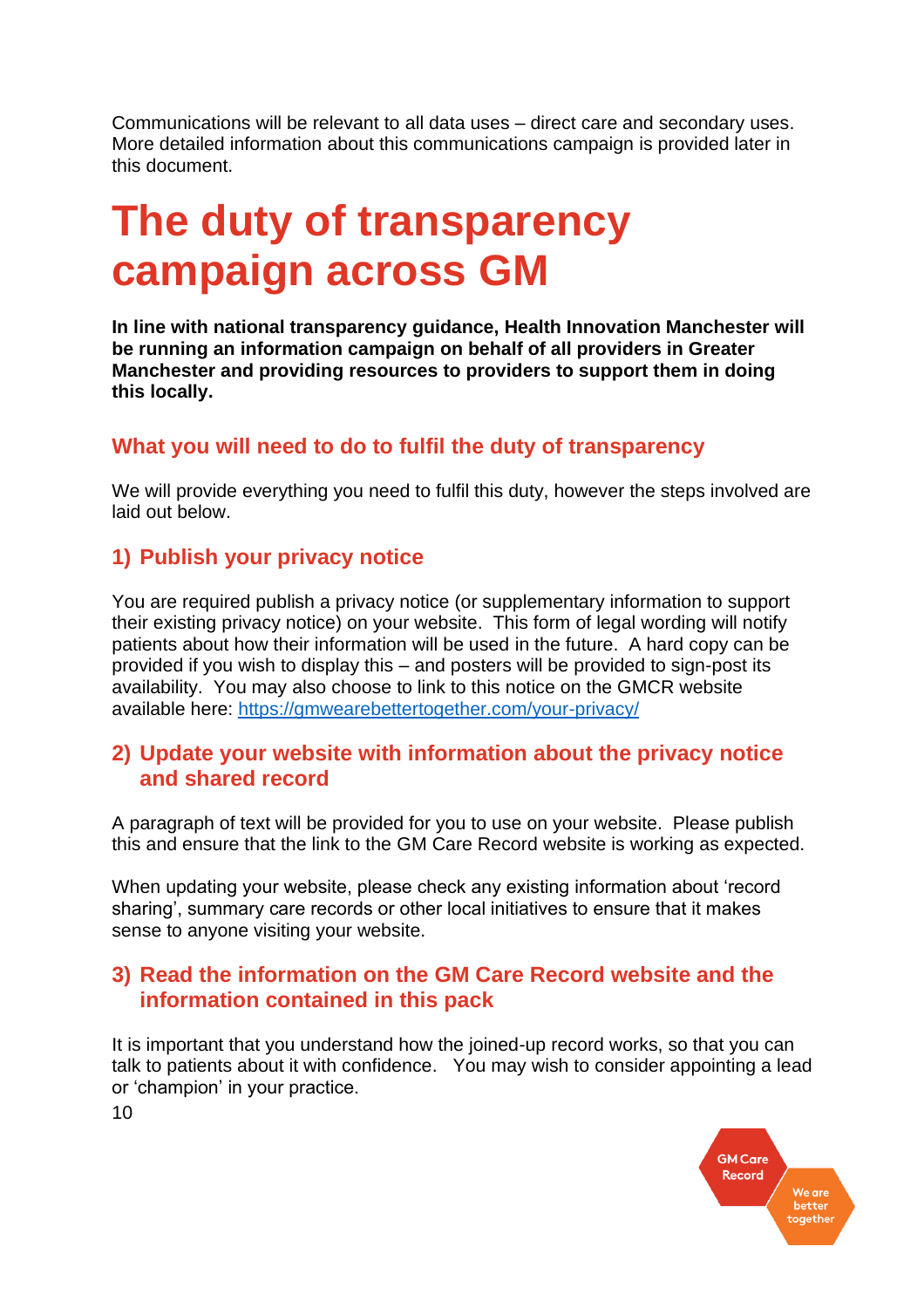### **4) Put the public information on display in your practice**

We will provide you with posters and leaflets to go in your GP practice. These should be on display in waiting rooms, reception area, consultation rooms.

#### **5) Keep supplies of the information leaflet in your consulting rooms so that you have copies to hand if patients ask about the programme**

We will provide you with posters and leaflets to go in your GP practice. These should be on display.

#### **6) Talk to patients about the GM Care Record**

Please give the leaflet to patients. When sharing the leaflet with them, it is important highlight the benefits of being part of this joined up record, how it will support their care, your work as a health or care professional and the security around how information is stored.

## **Communicating with patients**

#### **One of the most efficient and reliable forms of communication will take place in GP practices, through the distribution of printed materials and through conversations with patients.**

Patients will be alerted to the updated privacy notice via the communications campaign, which will explain how their information will be used, alongside the benefits. Information on how to object, and opt out, will be included in this.

We are providing:

- Leaflets and posters to display in public areas and have available in consulting rooms
- Text for your website
- An item to include in your patient newsletter
- Messages and images for your social media channels
- A URL (web link) that can be used to direct people to the GM Care Record website for information

In addition, the following methods are also being used to support the communications of the GM Care Record



11